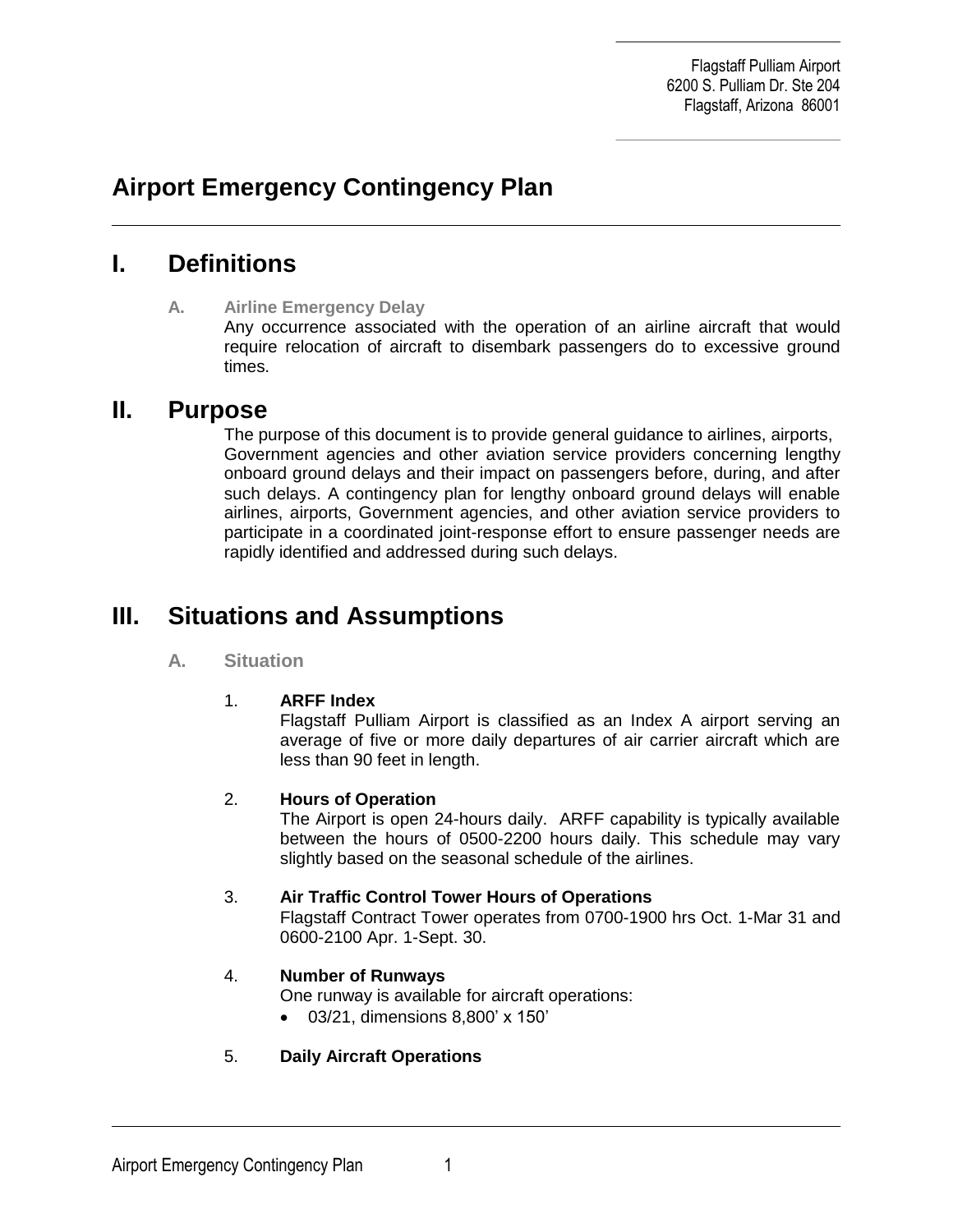Flagstaff Pulliam Airport 6200 S. Pulliam Dr. Ste 204 Flagstaff, Arizona 86001

A variety of aircraft operations occur daily, including Commercial Airline flights, general aviation and military, Part 135 air taxi, commercial aircraft flight training, and pleasure flying.

At this time, there is one scheduled Part 121 air carrier operator.

### 6. **Airport Staffing**

- Airport Operations Supervisor 1 employee
- Operations ARFF Specialists 6 employees (with one on shift during hours of operations.)
- ARFF All Airport Operations/ARFF Specialists and the Operations Supervisor are certified in ARFF and at least Basic Emergency Medical training. They provide these services as well as airport maintenance operations. They will be the first responders to all aircraft emergencies that occur during hours of operation.

## 7. **Terminal and Gates**

The Terminal has no facilities in the Sterile Gate Hold Area. Restrooms and water are in outside the Sterile Area in the lobby of the Terminal. The Gate Hold Area is a joint use area.

#### 8. **Retail**

The Airport has one public restaurant inside the Terminal Lobby area, and It is privately operated during the hours of Airline Departures.

#### 9. **Customs, Border Patrol (CBP)**

Flagstaff Pulliam Airport does not have Customs, Border Patrol (CBP) offices on the Airport. The closest CBP office to Flagstaff is over 140 miles away in Phoenix.

#### **B. Assumptions**

- 1. It is recommended that each aircraft delay should be considered a potential lengthy delay on a case by case basis.
- 2. ARFF/EMR presence will be extended till the departure of the delayed aircraft or such time the Airline informs Command that the passengers have been removed from the aircraft and ARFF is no longer needed.
- 3. Incident Command System shall be active during aircraft delay.

# **IV. Operations**

- **A. Classifications**
	- 1. **Diverted Aircraft** Delay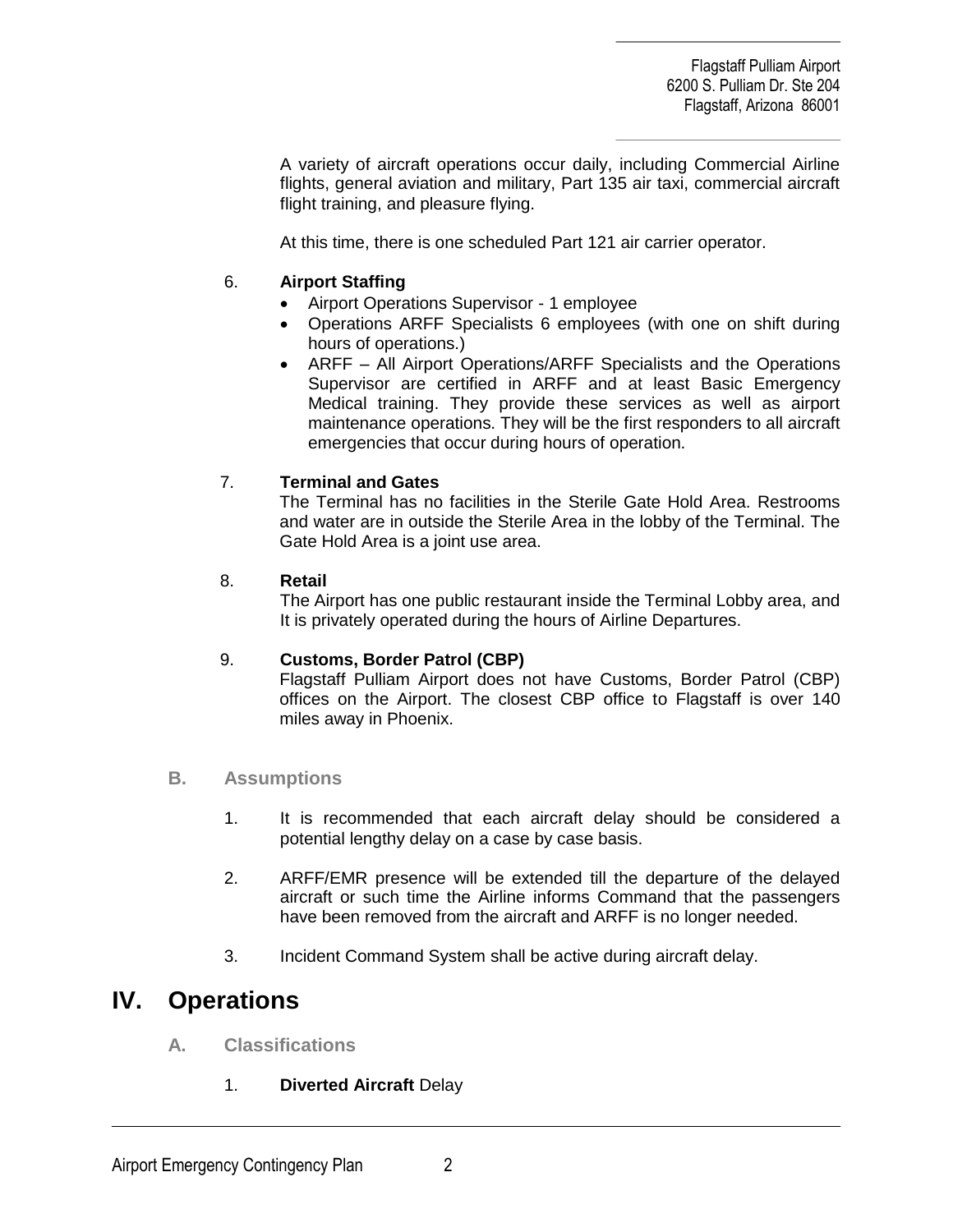Any Commercial Aircraft not routinely scheduled to arrive or depart from Flagstaff Pulliam Airport.

#### 2. **Scheduled Aircraft Delay**

Any Aircraft routinely scheduled to arrive or depart from Flagstaff Pulliam Airport.

#### **B. Emergency Phases**

#### 1. **Notification Phase**

During the first phase Airport Operations have been notified by the Air Carrier that an aircraft has been either diverted or delayed at Flagstaff Pulliam Airport. Operations in conjunction with the Air Carrier will ascertain the reason for the delay and monitor to see if further action is required.

#### 2. **Response Phase**

After notification of by the Air Carrier and in conjunction with Operations it has been decided that the aircraft will be deplaned Operations will implement ICS.

#### 3. **Recovery Phase**

Returning the airport to a normal operational condition as soon as possible is extremely important. Recovery activities can begin during the response phase and continue through the investigatory phase, depending on the situation.

#### **C. Response Procedures**

- 1. Flagstaff ATCT shall alert airport Operations when aircraft are diverted. In the case of a scheduled delay the Air Carrier Station Manager shall notify Operations of delayed aircraft situation.
- 2. Airport Operations: Operations shall activate ICS, notify the Airport Manager and contact additional resources as needed.
- 3. Flagstaff ATCT shall, whenever possible, provide Operations with the following
	- a. Airline Name
	- b. Aircraft type and identification
	- c. Nature of diversion
	- d. location on ground
	- e. Number of persons on board
	- f. Any other information that may be useful to rescue personnel
- 4. The Air Carrier shall notify the Incident Commander of their intentions and needs.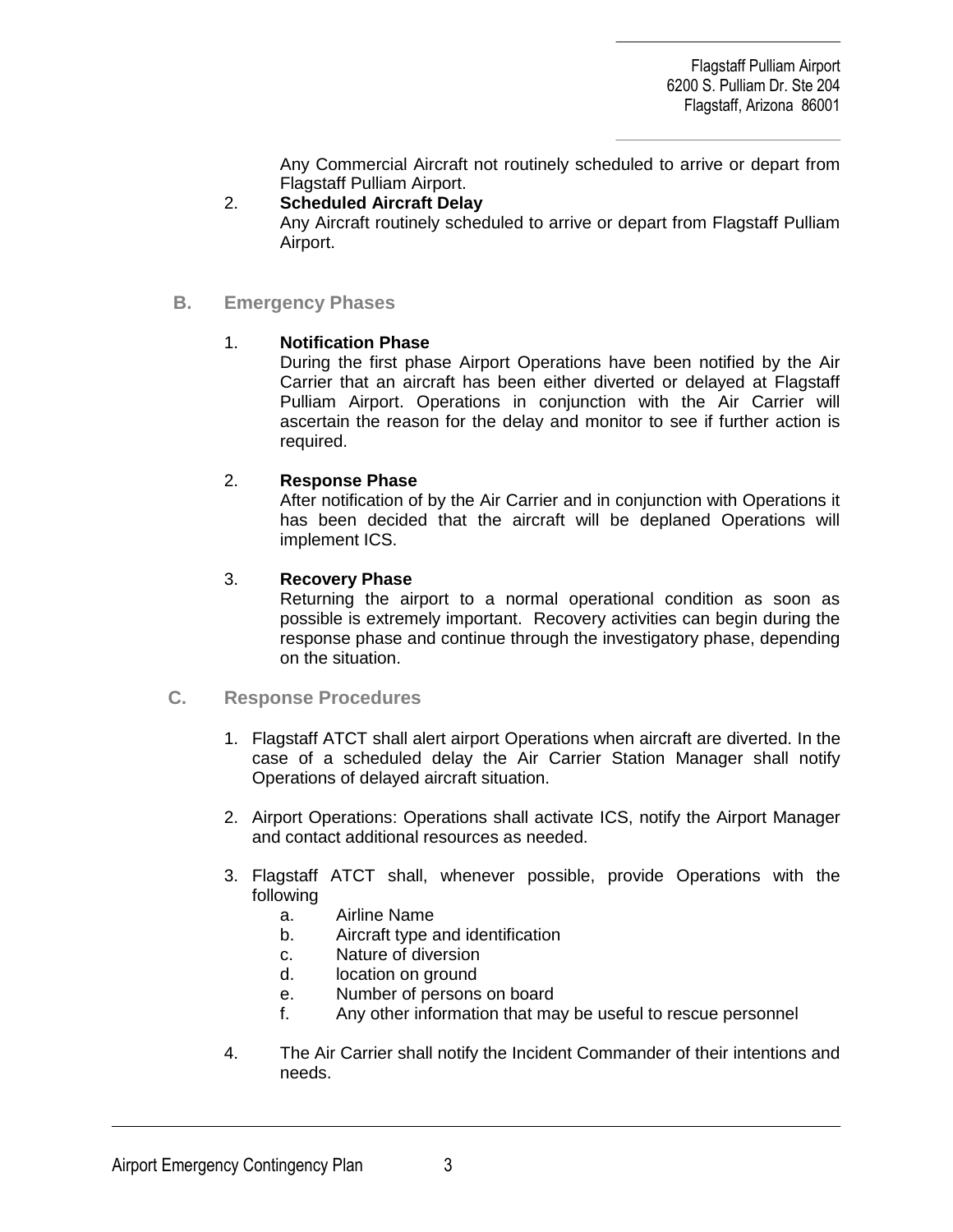- 5. Upon notification of a delay Incident Commander shall notify Flagstaff Fire and Police if additional resources are needed.
- 6. If the delay requires deboarding the Airline shall relocate the Aircraft to the Terminal Ramp. A joint decision will be made by the Air Carrier and IC to either deplane passengers into the Sterile Holding Area or into the Terminal Lobby. If passengers are deplaned into the lobby then TSA will be notified of needs for rescreening.
- 7. In the event of passengers remaining overnight Operations will work with the Air Carrier.
- 8. Airport ARFF staff will provide initial emergency medical needs. If additional needs arise ARFF will contact Flagstaff Fire Dispatch and advice of needs
- 9. Flagstaff Police may provide security services at the site if required by the Incident Commander.
- 10. The Public Information Officer shall provide information to the media as provided by the IC. Airlines will provide passengers with information and updates.
- 11. The IC will communicate with the FAA, TSA and other agencies information on the delays.
- 12. The Air Carrier will provide a contact to the IC until the delay is resolved.
- 13. The IC will contact the restaurant owner/operator of the delay and the number of passengers.
- **D. Communications**
	- 1. Communications at an aircraft accident/incident scene can be very complex. A communications network should include a sufficient number of radios, telephones, and back-up equipment. Communications should be linked between all participating agencies, including the IC/EOC.
	- 2. It is essential that radio and telephone communications should be limited to those which are essential; they should also be concise.
	- 3. Runners shall be used to augment the communications system; airport administrative support personnel shall perform this function.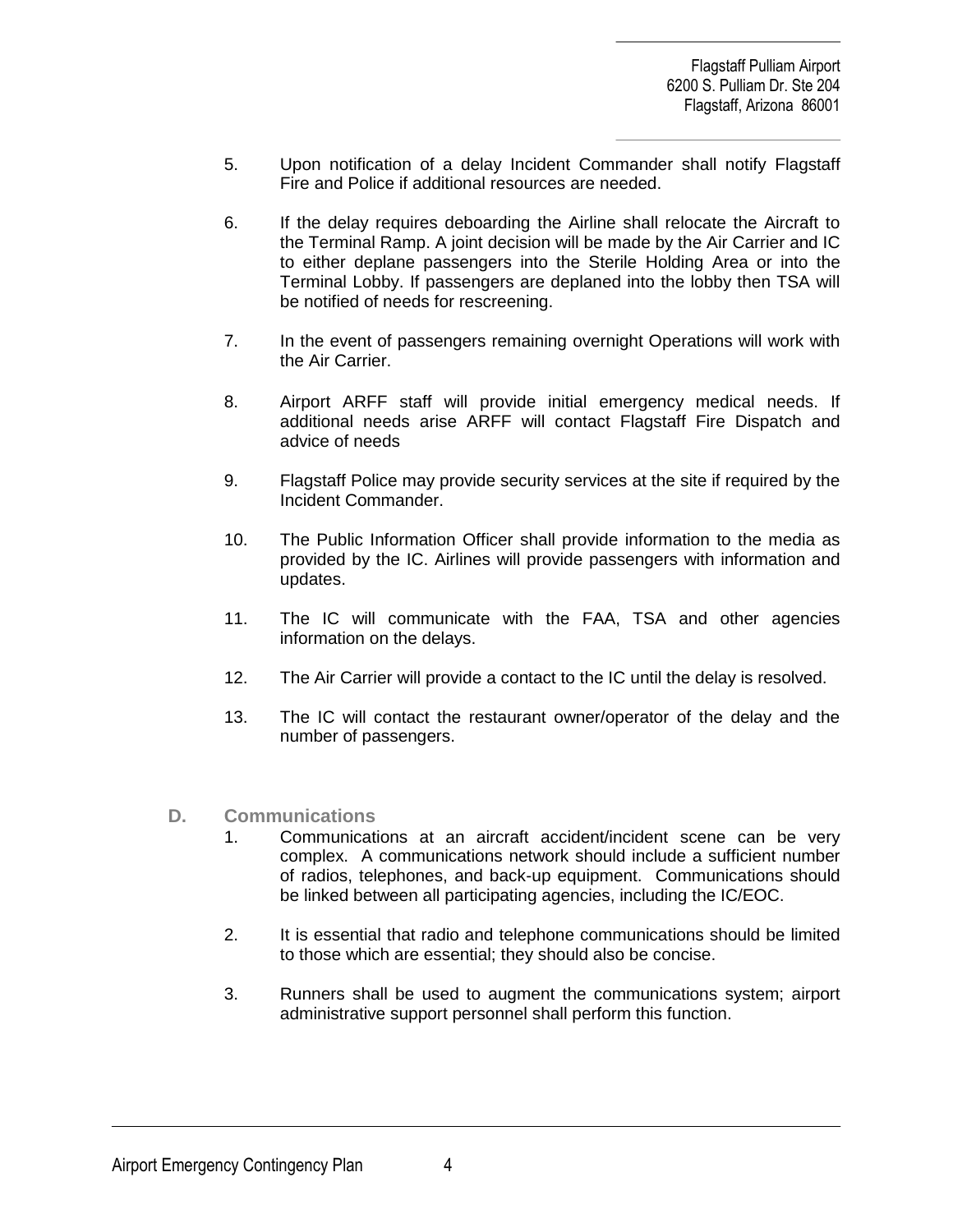# **V. International Flights**

- A. Flagstaff Pulliam Airport does not have International Air Service. In the event of a diverted arriving international flight to the airport, the Customs Border Patrol (CBP) will coordinate with the diverted airline and airport partners to permit deplaning of passengers in the event of extended delays in accordance with the procedures below:
	- 1. The diverted airline will provide initial notification to the CBP duty supervisor in Phoenix.
	- 2. Deplaning of the passengers will take place in the secured hold area of the terminal. If none international flights are delayed at the same time, the domestic passengers would be deplaned directly into the terminal and rescreening would be coordinated with the TSA.
	- 3. There are no services in the hold room, the airline would coordinate with the CBP to provide food services and escort individuals to the restrooms.
	- 4. It will be the airlines desecration to deplane if the aircraft is not held on the tarmac in excess of 2 hours.
	- 5. No new passengers or cargo are to be added at this stop.

# **VI. Airport Information**

Name of Airport: Flagstaff Pulliam Airport Contact: Barney Helmick Phone:928-556-1234 Email: [bhelmick@flagstaffaz.gov](mailto:bhelmick@flagstaffaz.gov) Type Airport: Non-hub